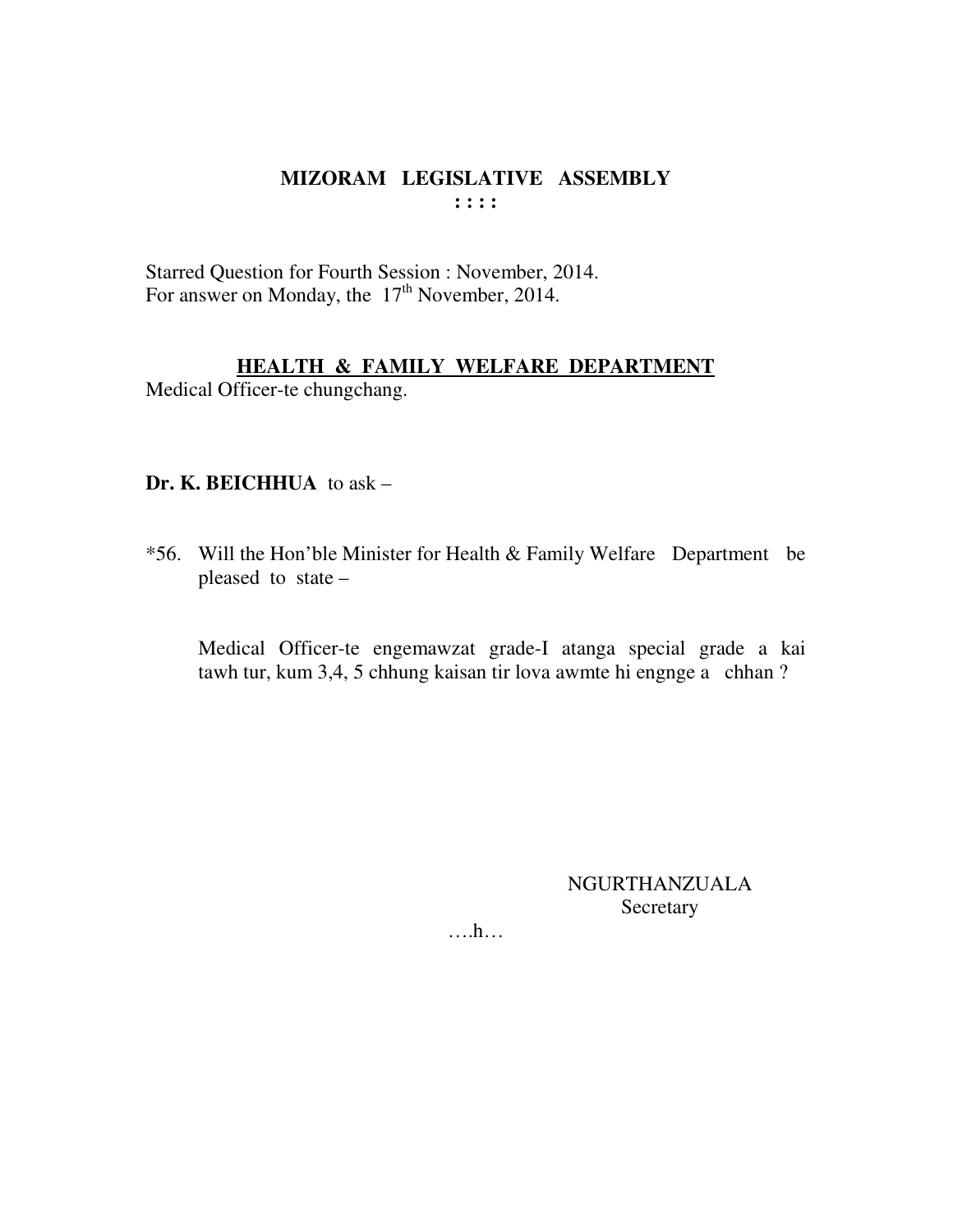Starred Question for Fourth Session : November, 2014. For answer on Monday, the  $17<sup>th</sup>$  November, 2014.

#### **HOME DEPARTMENT**

Motor nei lote chungchang.

**Pu R.L. PIANMAWIA** to ask -

\*57. Will the Hon'ble Minister for Home Department be pleased to state –

Thingtlanga Police Station Motor nei lote pek thuai tumna a awm em ?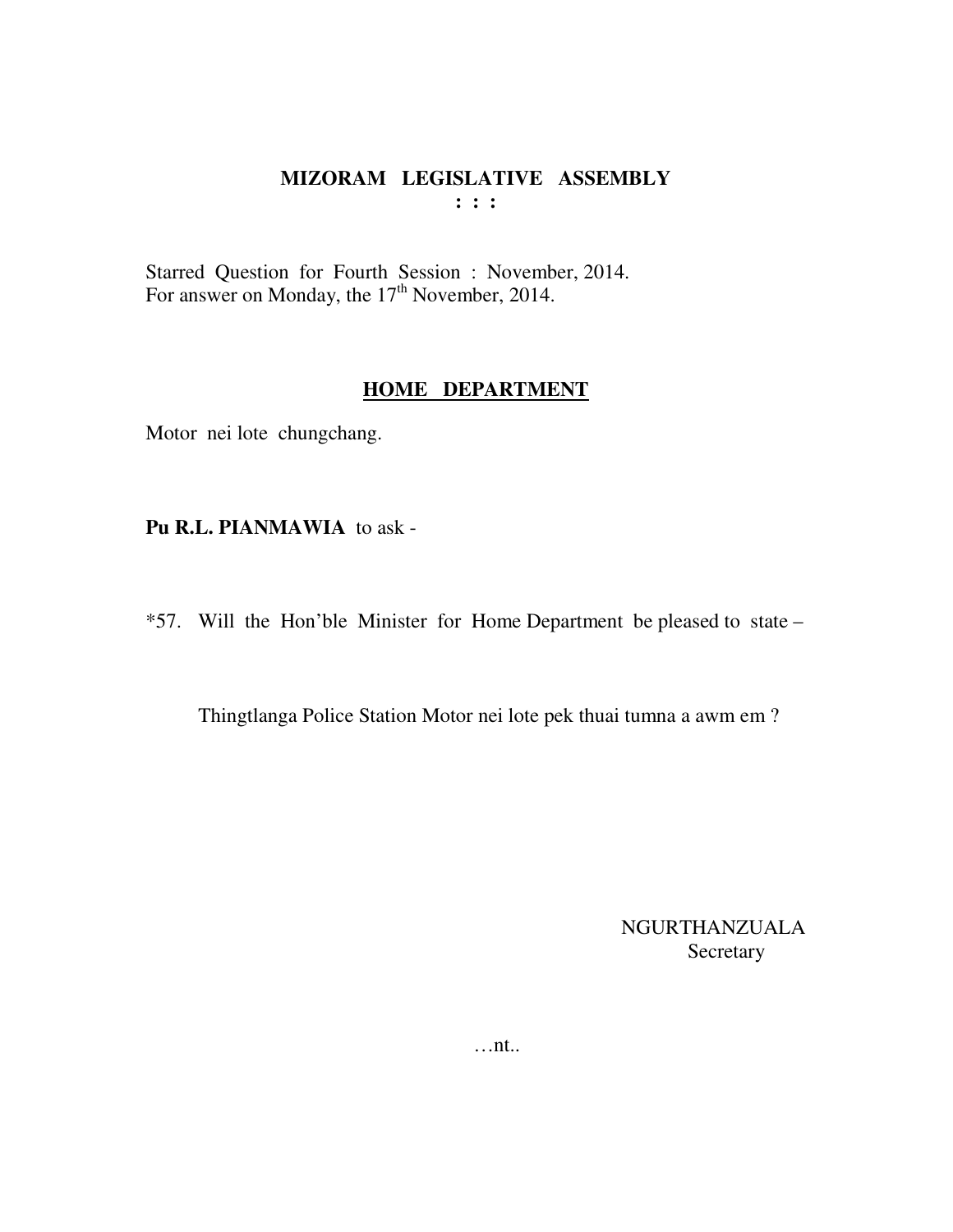Starred Question for Fourth Session : November, 2014. For answer on Monday, the 17<sup>th</sup> November, 2014.

#### **TRADE & COMMERCE DEPARTMENT**

Indo-Myanmar Border Trade Centre chungchang.

# **Pu JOHN SIAMKUNGA** to ask –

\*58. Will the Hon'ble Minister for Trade & Commerce Department be pleased to state –

 Indo-Myanmar Border Trade Centre dinna atan Thingsai hi eng vanga telh tak loh nge anih ?

> NGURTHANZUALA Secretary

….h…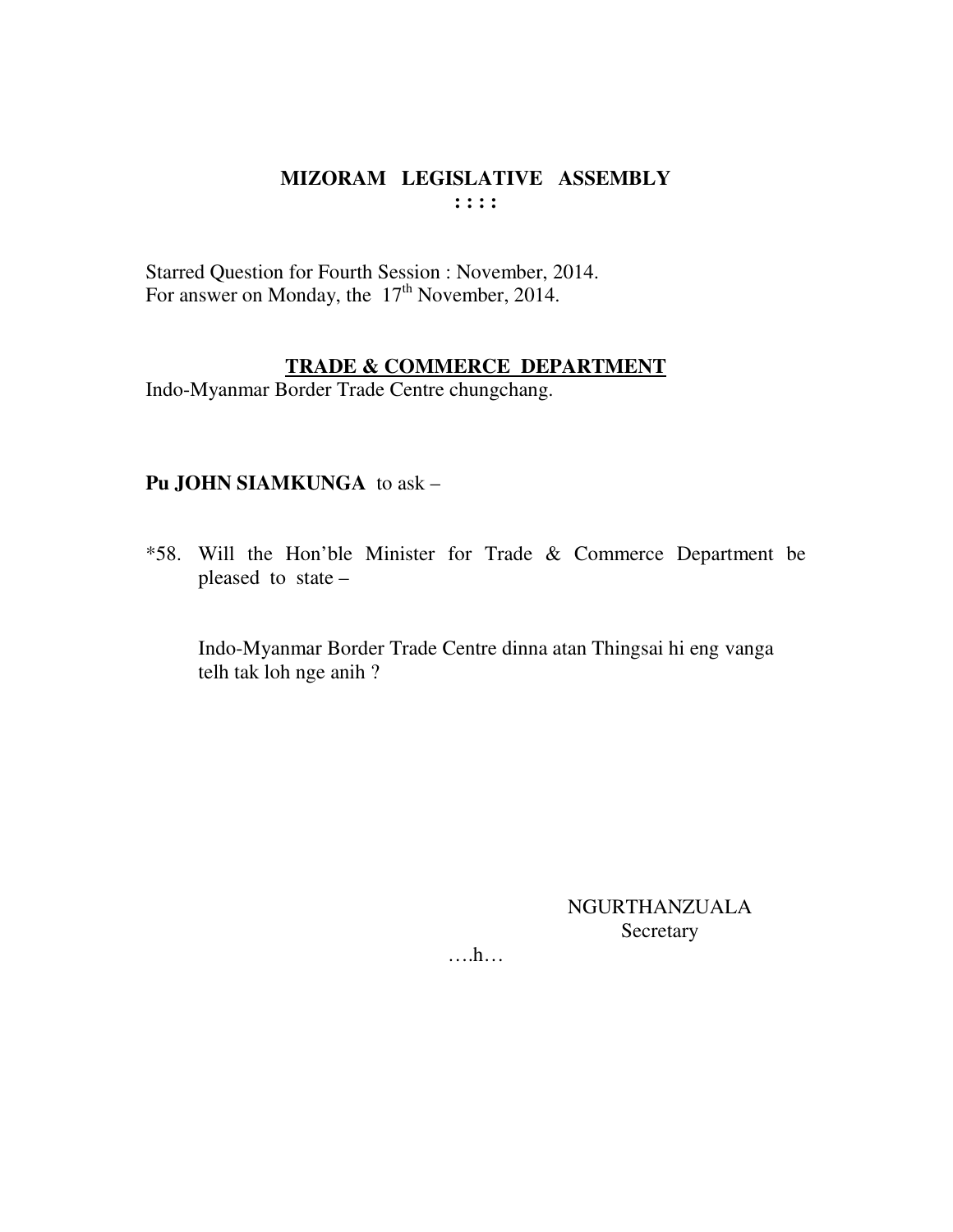Starred Question for Fourth Session : November, 2014. For answer on Monday, the 17<sup>th</sup> November, 2014.

#### **HOME DEPARTMENT**

Inner Line Reserved Forest Area thiah chungchang.

#### **Er. LALRINAWMA** to ask –

\*59. Will the Hon'ble Minister for Home Department be pleased to state –

 Inner Line Reserved Forest Area-hi thiah a nih theihna tur atana hmalak tumna a awm em ?

> NGURTHANZUALA Secretary

….h…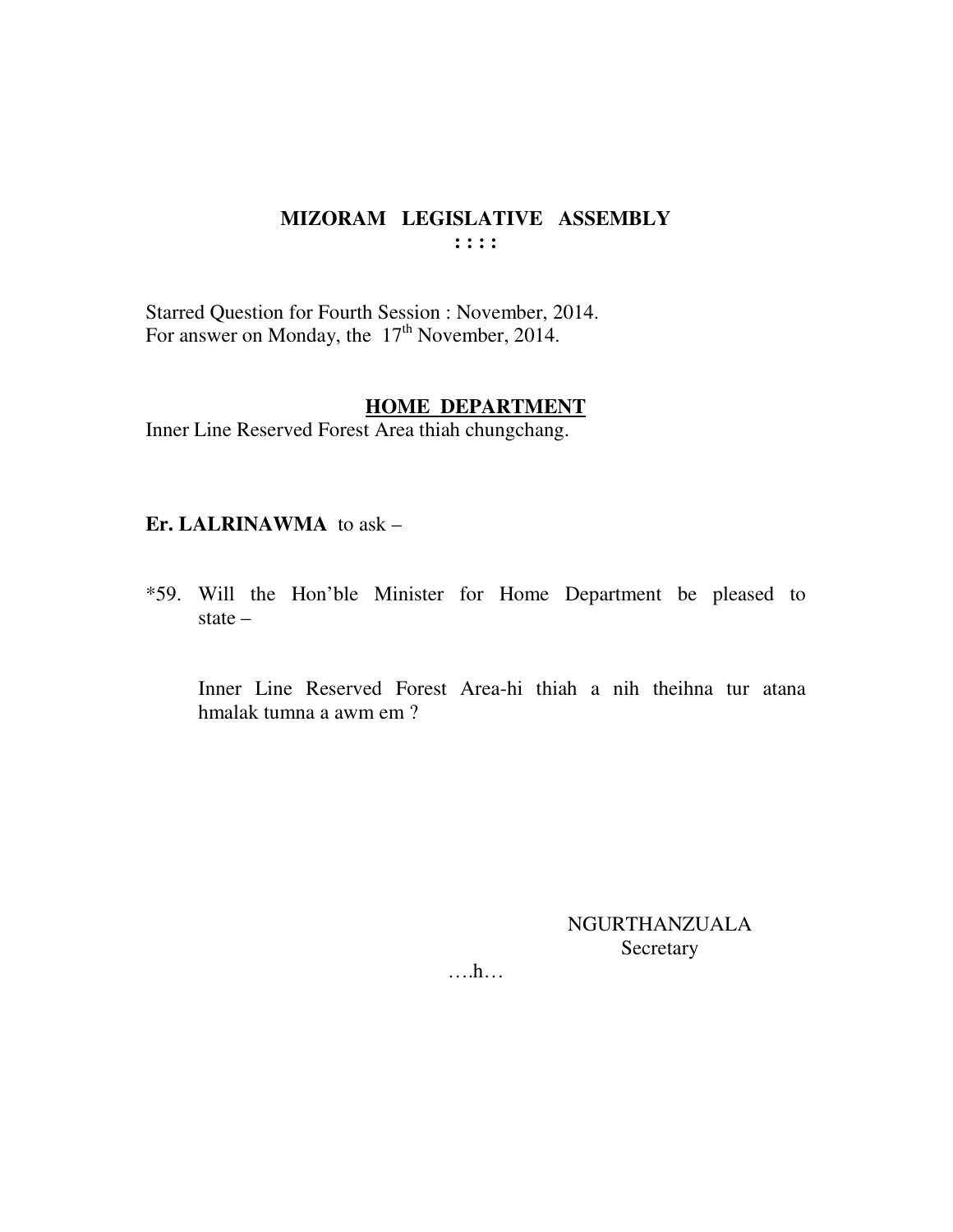Starred Question for Fourth Session : November, 2014. For answer on Monday, the  $17<sup>th</sup>$  November, 2014.

#### **TOURISM DEPARTMENT**

Tourist Lodge privatise chungchang.

# Pu LALRUATKIMA<sub>1</sub> to ask – **Er. LALRINAWMA**

\*60. Will the Hon'ble Minister for Tourism Department be pleased to state –

- (a) Tourist Lodge hi mimal hnenah hlan tum a ni em ?
- (b) Tum nise khawi Tourist Lodge-te nge hlan tum a nih ?
- (c) Engtik hun chhung nge mimal hnenah hlan tura ruahman a nih ?
- (d) Engvanga mimal hnena hlan tum nge a nih ?

NGURTHANZUALA **Secretary** 

…nt..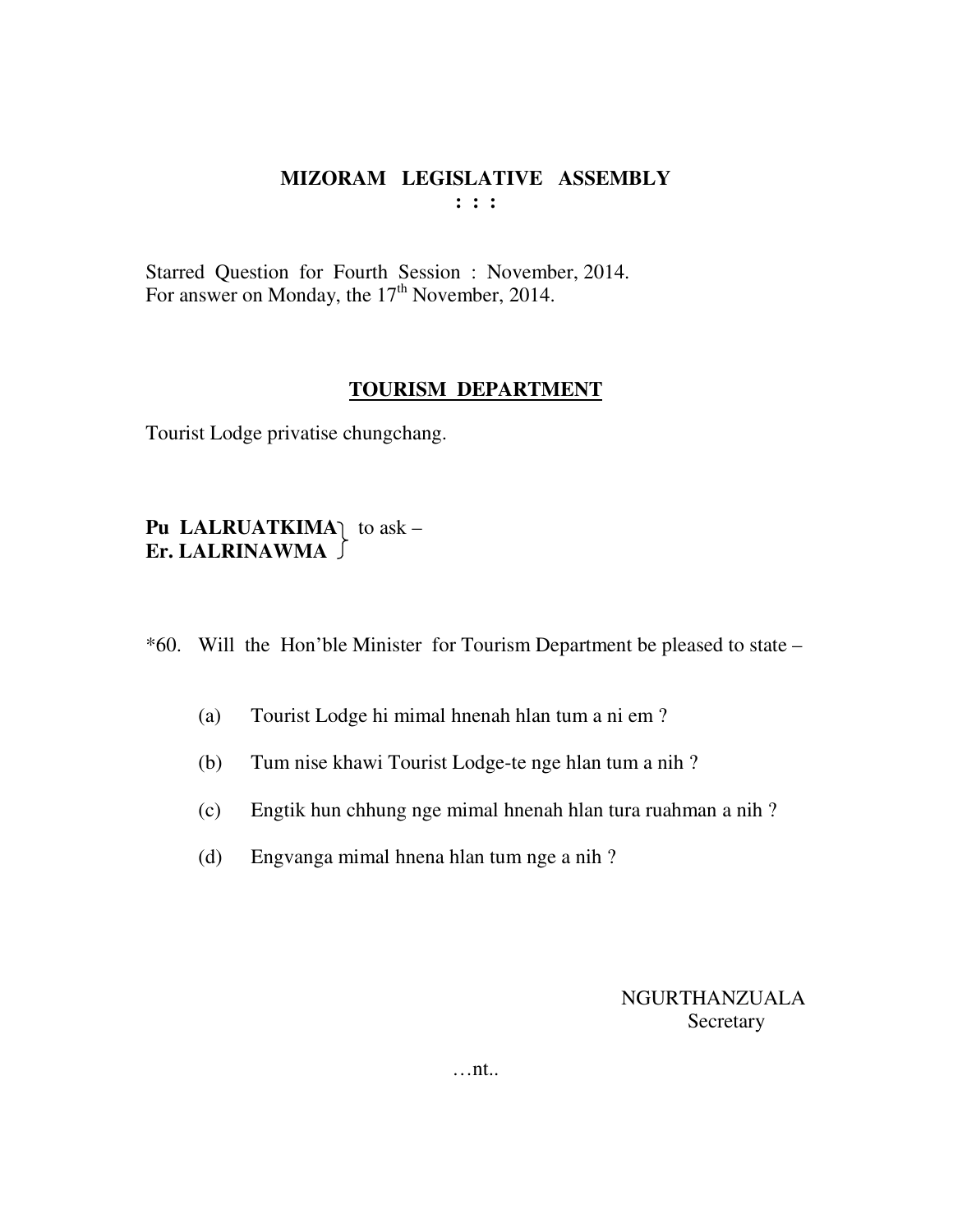**: : : :** 

Starred Question for Fourth Session : November, 2014. For answer on Monday, the  $17<sup>th</sup>$  November, 2014.

# **URBAN DEVELOPMENT & POVERTY ALLEVIATION DEPARTMENT**

Mizoram State Election Commissioner chungchang

#### **Pu LALRUATKIMA** to ask –

- \*61. Will the Hon'ble Minister for Urban Development & Poverty Alleviation Department be pleased to state –
	- (a) Mizoram-in State Election Commissioner nghet engtik atang khan nge a neih tawh loh?
	- (b) Engvanga ruat lo reng nge anih?
	- (c) Engtikah nge MSEC nghet ruat anih dawn?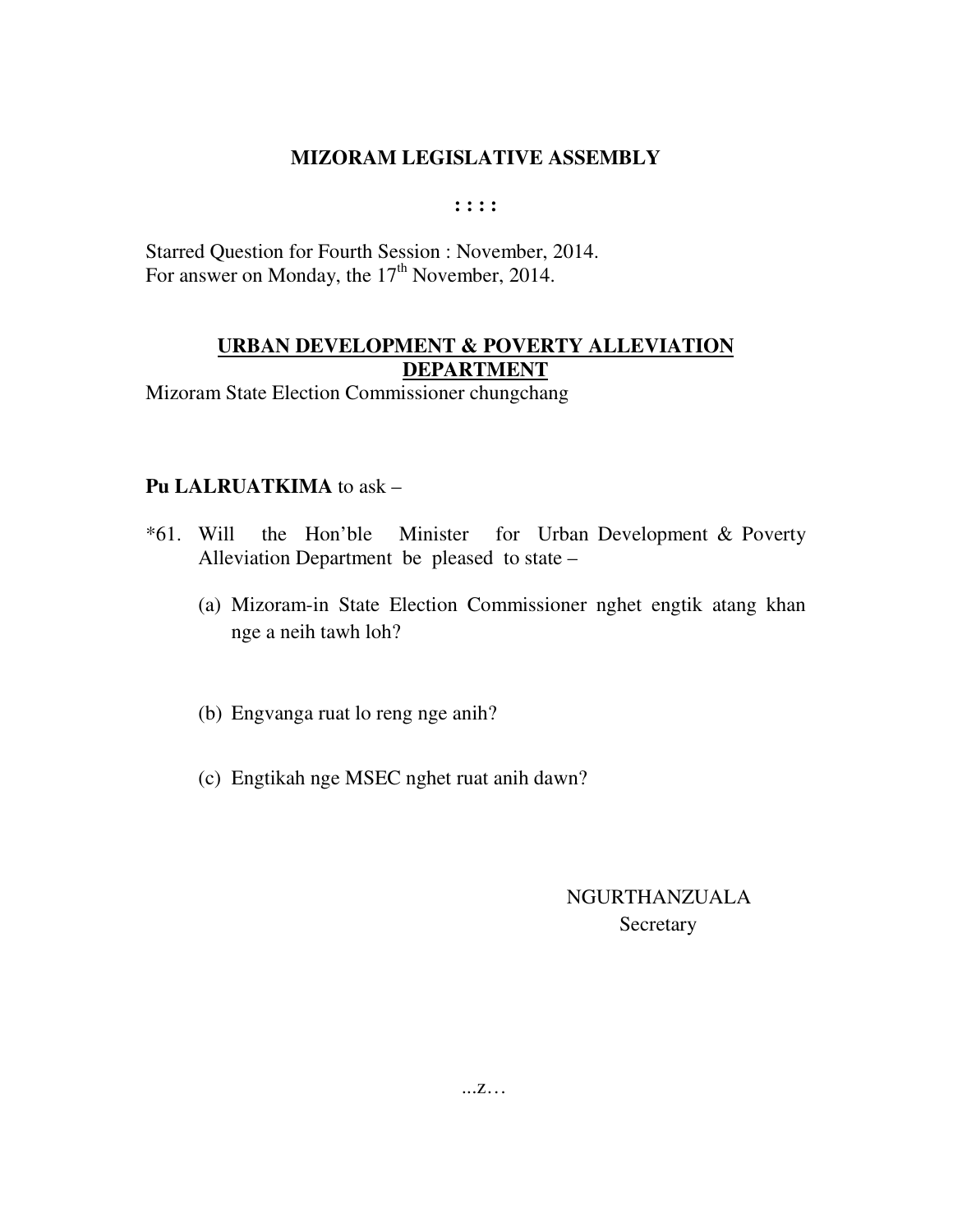$: : : :$ 

Starred Question for Fourth Session : November, 2014.<br>For answer on Monday, the 17<sup>th</sup> November, 2014.

# **HEALTH & FAMILY WELFARE DEPARTMENT**

Medical Officer, 3F-a lak te chungchang

#### Dr. K.BEICHHUA to ask -

\*62. Will the Hon'ble Minister for Health & Family Welfare Department be pleased to state  $-$ 

Sorkar-in Medical Officer, 3F-a a lakte kha chhawrzui zel an ni em?

NGURTHANZUALA Secretary

 $...Z...$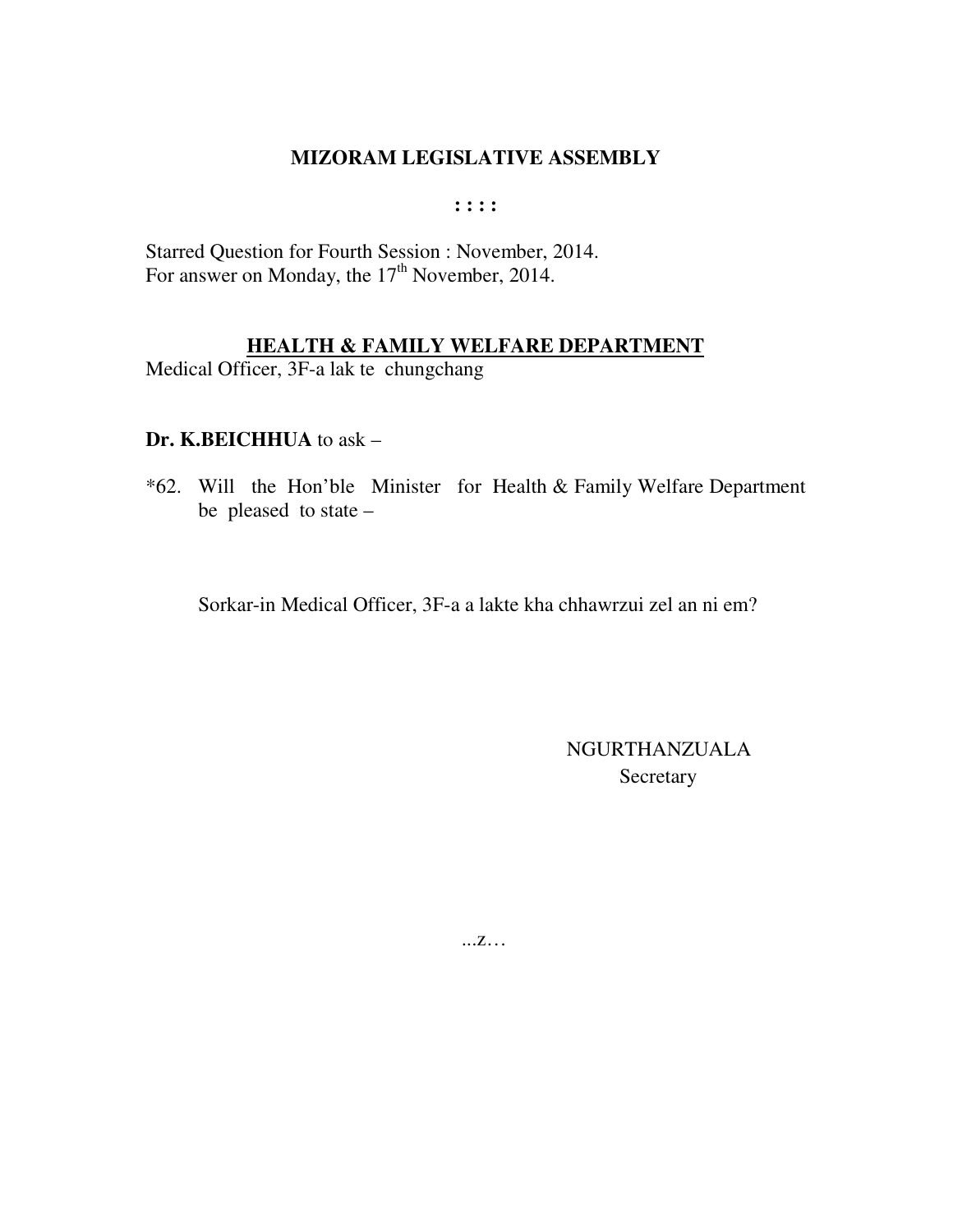$: : :$ 

Starred Question for Fourth Session : November, 2014 For answer on Monday, the 17<sup>th</sup> November, 2014.

#### **HOME DEPARTMENT**

Sairang Police Station-a quarters sak chungchang.

# Pu K. SANGTHUAMA to ask-

\*63. Will the Hon'ble Minister for Home Department be pleased to state

Sairang (P/S) Police Station-a quarters sak that tumna a awm em?

**NGURTHANZUALA** Secretary

\*\*\* $V$ \*\*\*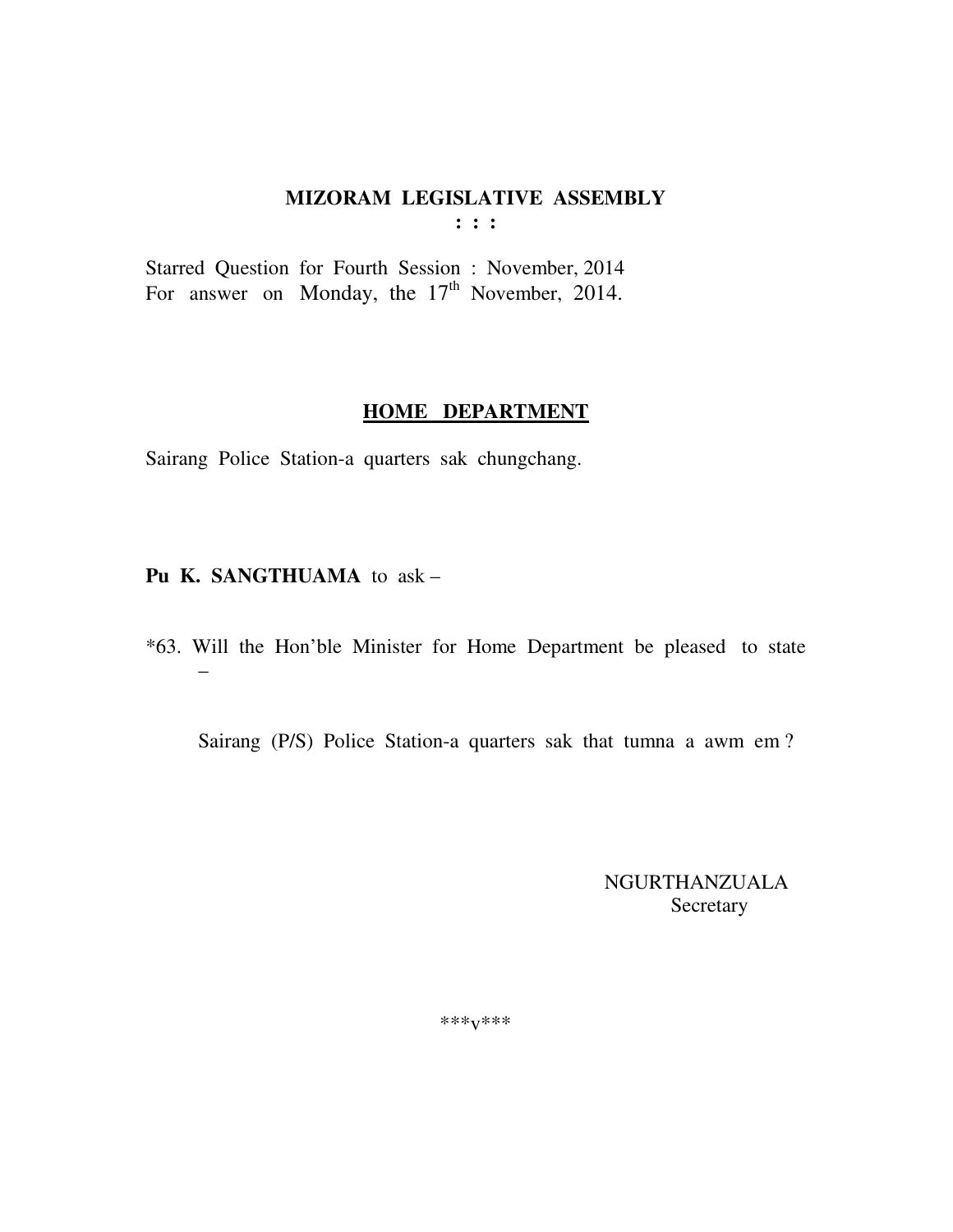Starred Question for Fourth Session : November, 2014. For answer on Monday, the 17<sup>th</sup> November, 2014.

#### **HOME DEPARTMENT**

ILP sponsor tute chungchang.

#### Er. LALRINAWMA to ask -

\*64. Will the Hon'ble Minister for Home Department be pleased to state -

ILP Sponsor tute hi an sponsor te an ngaihsak zui loh avanga hrem tawh an awm em?

> **NGURTHANZUALA** Secretary

 $\dots$ ...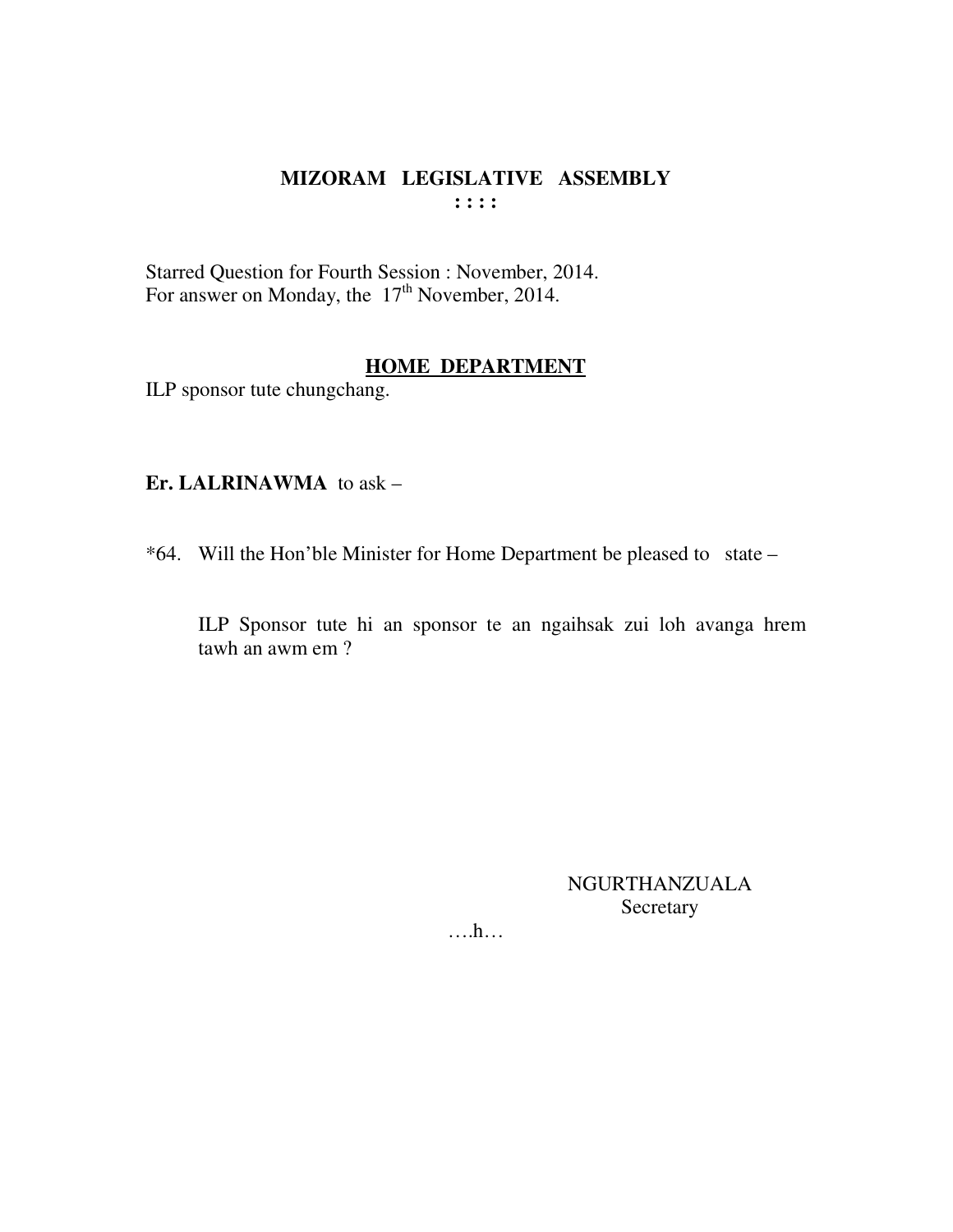Starred Question for Fourth Session : November, 2014. For answer on Monday, the  $17<sup>th</sup>$  November, 2014.

#### **HOME DEPARTMENT**

Saiha District Jail chungchang.

**Dr. K. BEICHHUA** to ask -

\*65. Will the Hon'ble Minister for Home Department be pleased to state –

- (a) District Jail Saiha hi sakthat tumna a awm em ?
- (b) Nurse leh Pharmacist-te eng vanga dah tak loh nge an nih ?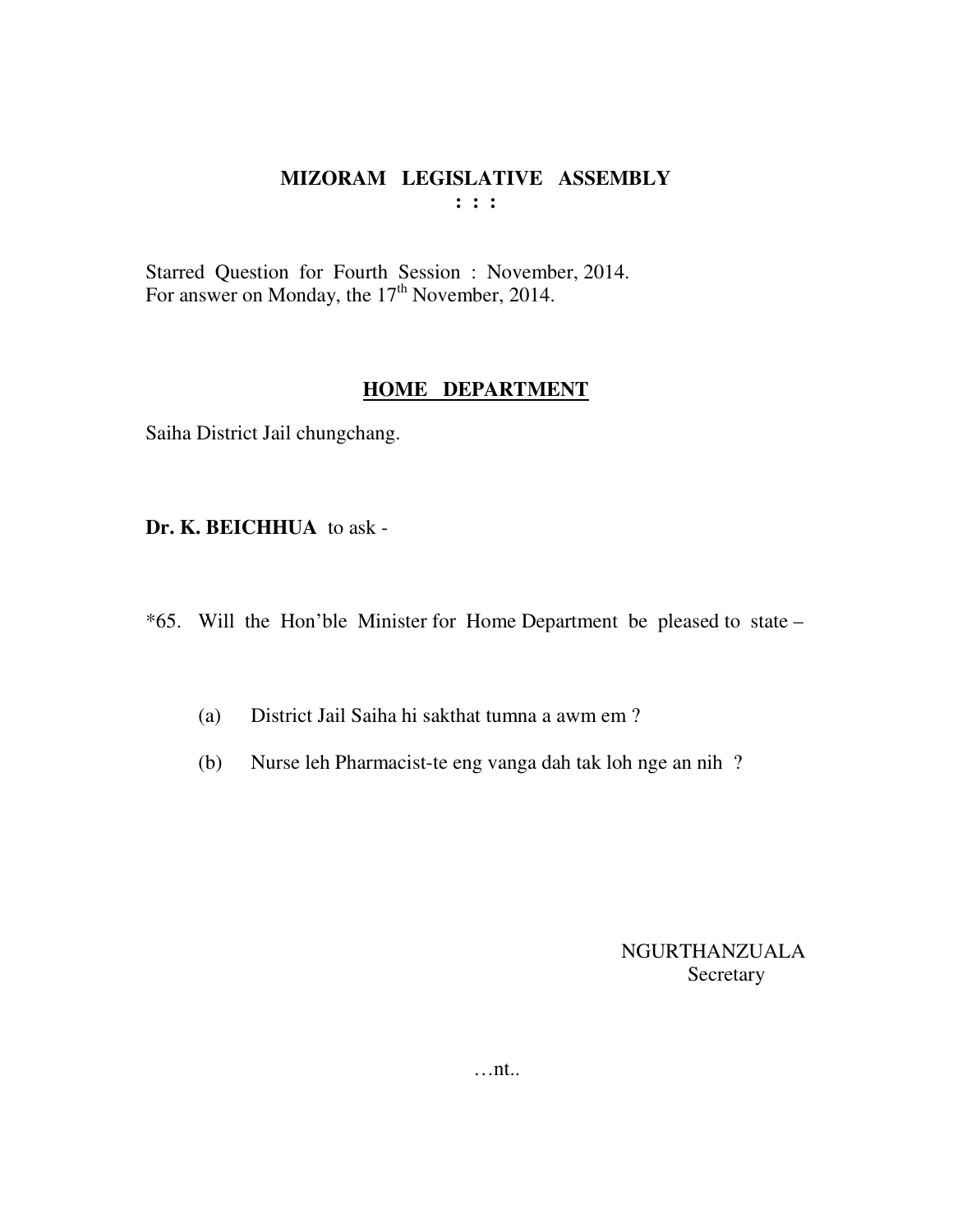Starred Question for Fourth Session : November, 2014. For answer on Monday, the 17<sup>th</sup> November, 2014.

# **HEALTH & FAMILY WELFARE DEPARTMENT**

Saiha District a P.H.C. chungchang.

#### **Dr. K. BEICHHUA** to ask –

\*66. Will the Hon'ble Minister for Health & Family Welfare Department be pleased to state –

 Saiha District ah P.H.C pali (4) a awm a, doctor pakhatmah an awm lova, Engnge a chhan ?

> NGURTHANZUALA Secretary

….h…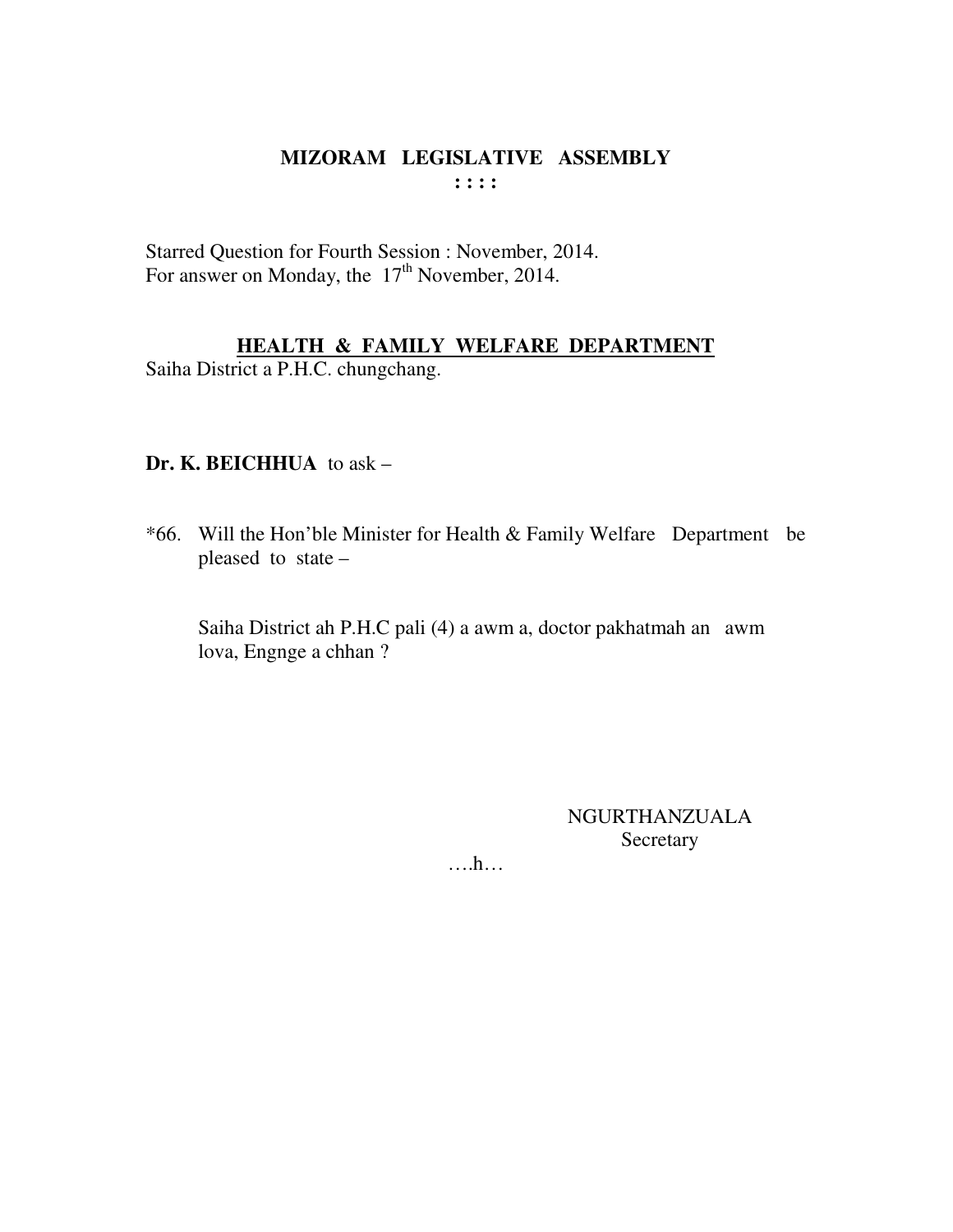Starred Question for Fourth Session : November, 2014. For answer on Monday, the  $17<sup>th</sup>$  November, 2014.

# **TRADE & COMMERCE DEPARTMENT**

Zokhawthar kaltlanga Buhfai lakluh chungchang.

# **Er. LALRINAWMA** to ask -

- \*67. Will the Hon'ble Minister for Trade & Commerce Department be pleased to state –
	- (a) Zokhawthar LCS kaltlang hian Buhfai hi lakluh theih a ni em ?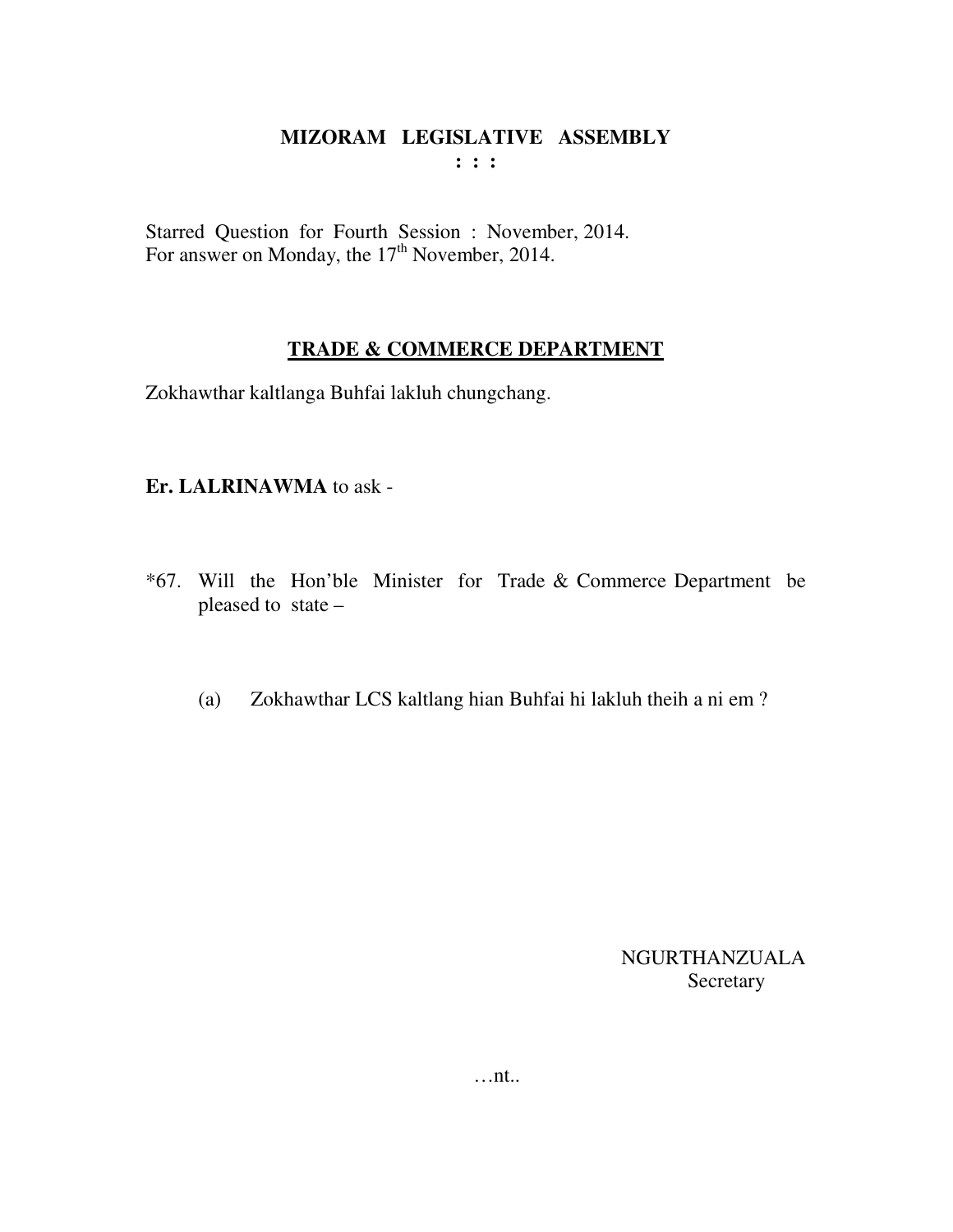**: : :** 

Starred Question for Fourth Session : November, 2014 For answer on Monday, the  $17<sup>th</sup>$  November, 2014.

# **URBAN DEVELOPMENT & POVERTY ALLEVIATION DEPARTMENT**

Serchhip Field No. 1 chungchang.

# **Pu LALRUATKIMA** to ask –

- \*68. Will the Hon'ble Minister for Urban Development & Poverty Alleviation Department be pleased to state –
	- a) Serchhip Field No. 1 a Auditorium leh Complex Field Stadium sak hnate hi engtikah nge Lungphum an nih a ? Engtikah nge hna thawh tan an nih ?
	- b) Eng hun chhunga thawh zawh tura ruahman nge an nih ?
	- c) Tute nge Contractor ? Tun dinhmunah Sum engzatnge sen anih tawh ?
	- d) Auditorium leh Complex Field Stadium sak hna hi engvanga chawlhsan nge an nih ?

 NGURTHANZUALA **Secretary** 

\*\*\*v\*\*\*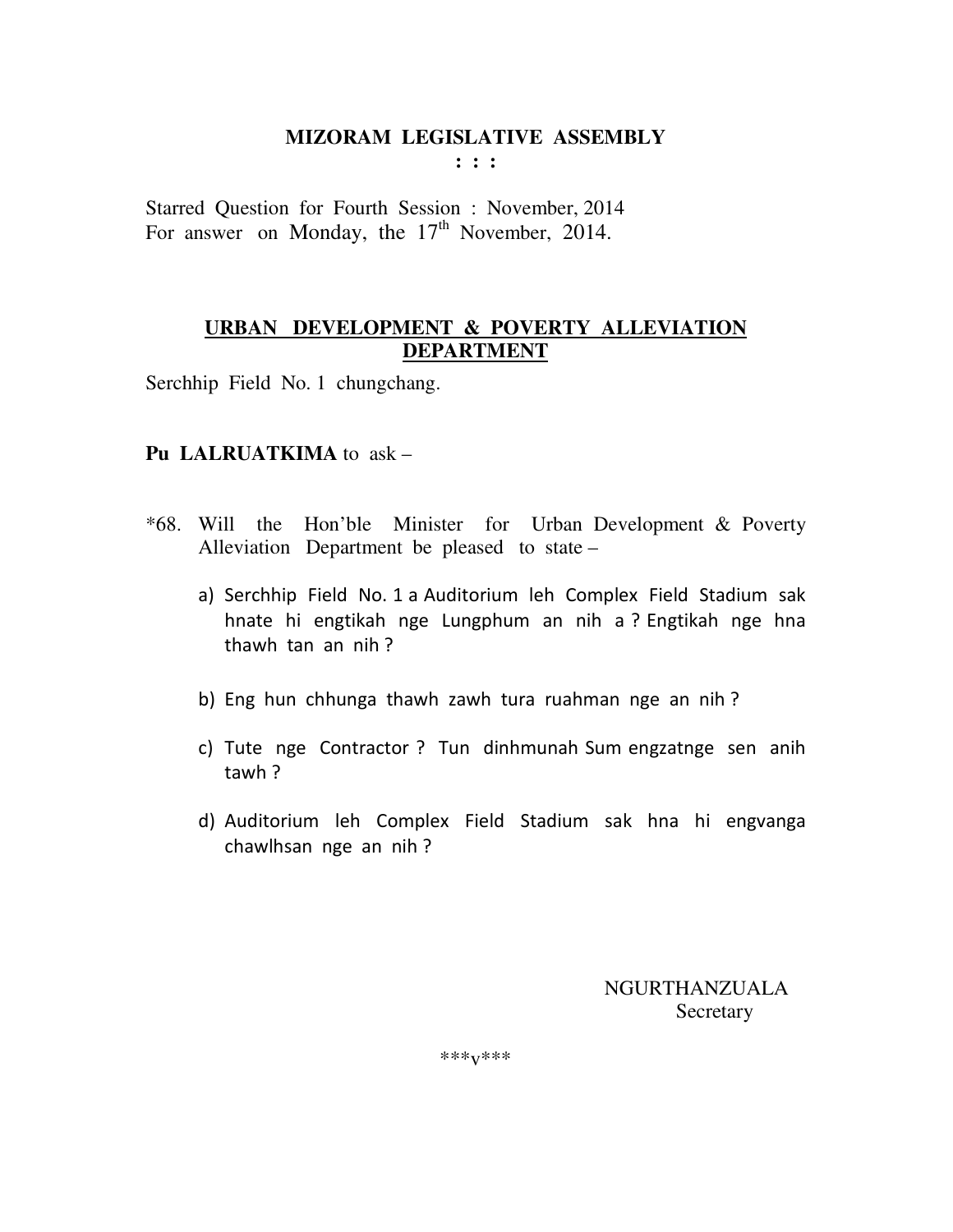Starred Question for Fourth Session : November, 2014 For answer on Monday, the  $17<sup>th</sup>$  November, 2014.

#### **HOME DEPARTMENT**

Dan lova pawisa khawn chungchang.

**Pu K. SANGTHUAMA** to ask –

\*69. Will the Hon'ble Minister for Home Department be pleased to state –

 Mizoram chhungah dan lova pawisa khawn thin an awm tih sawrkarin a hria em ?

> NGURTHANZUALA Secretary

\*\*\*v\*\*\*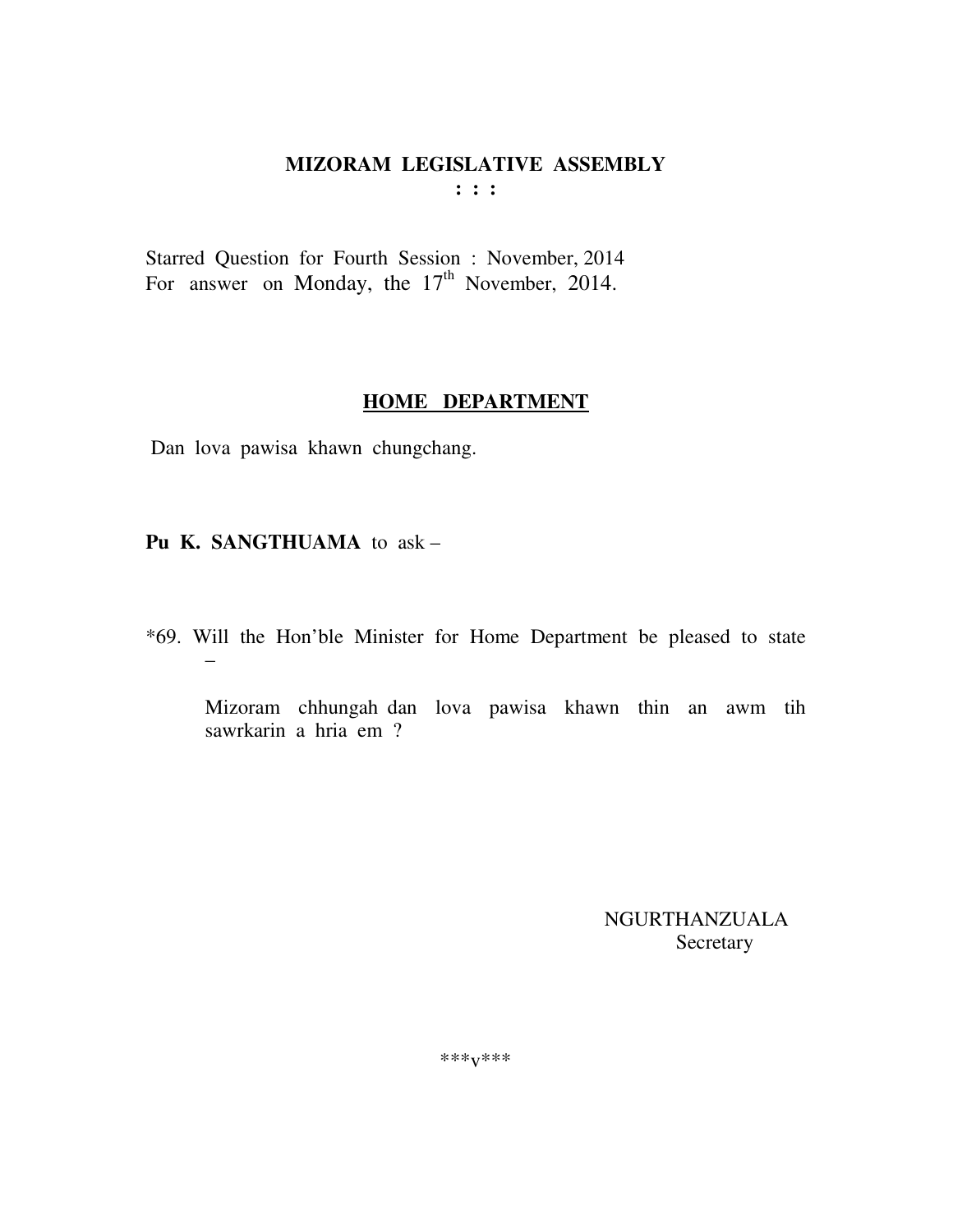**:: :: ::** 

Starred Question for Fourth Session : November, 2014. For answer on Monday, the  $17<sup>th</sup>$  November, 2014.

# **HOME DEPARTMENT**

5<sup>th</sup> I.R. Battalion chungchang.

**Pu R.L. PIANMAWIA** to ask -

\*70. Will the Hon'ble Minister for Home Department be pleased to state-

Darlawn ram Khumlohzawl ah 5<sup>th</sup> I.R. Battalion Company dah tumna kha enge ni ta le ?

> NGURTHANZUALA Secretary.

…M…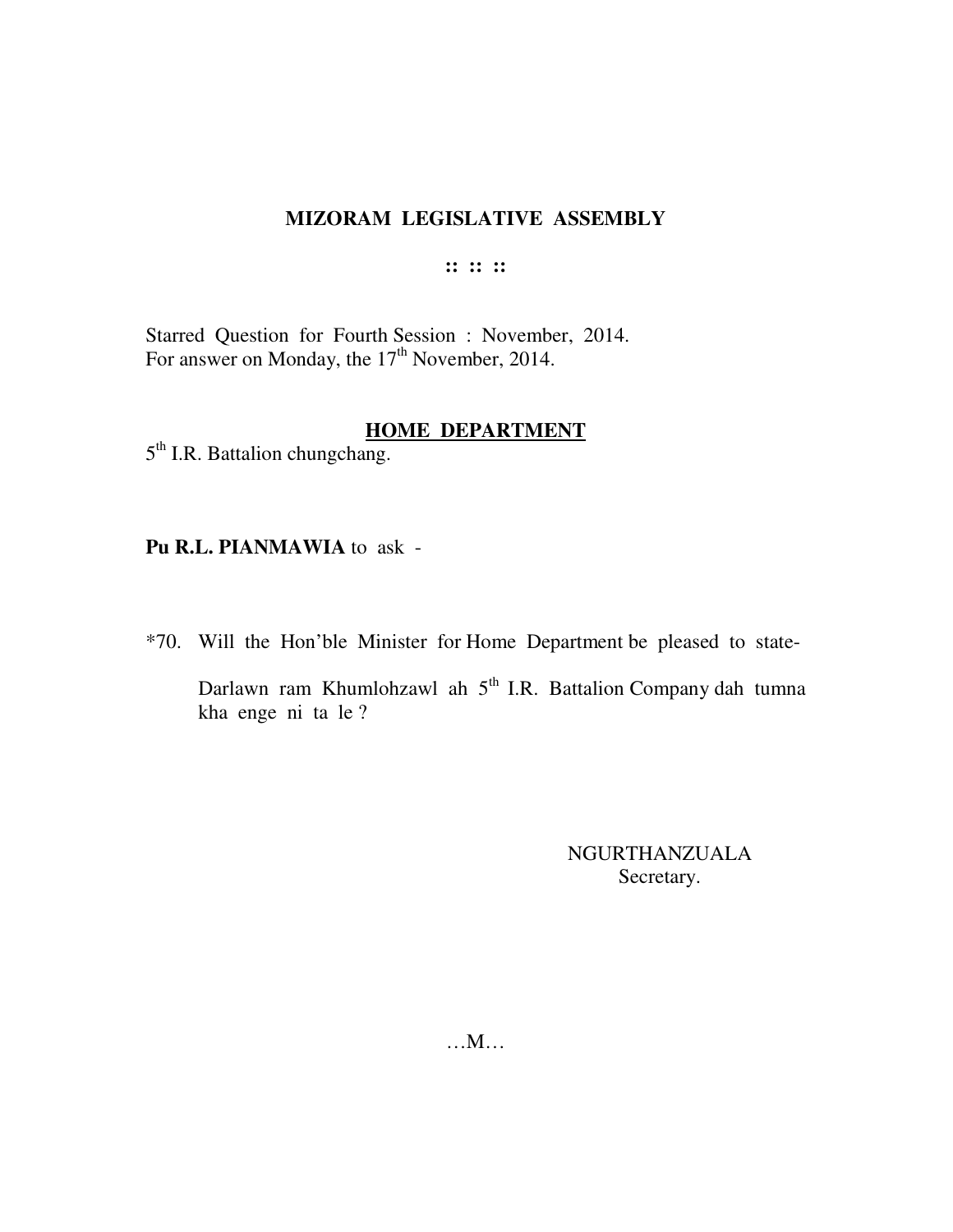#### MIZORAM LEGISLATIVE ASSEMBLY  $\cdots$   $\cdots$   $\cdots$

Starred Question for Fourth Session : November, 2014. For answer on Monday, the  $17<sup>th</sup>$  November, 2014.

# **FISHERIES DEPARTMENT**

NLUP atana sem chungchang.

# Er. LALRINAWMA to ask -

\*71. Will the Hon'ble Minister for Fisheries Department be pleased to state-

Fisheries Department hian NLUP Beneficiaries-te hnenah eng item te nge a supply ?

> **NGURTHANZUALA** Secretary.

 $...M...$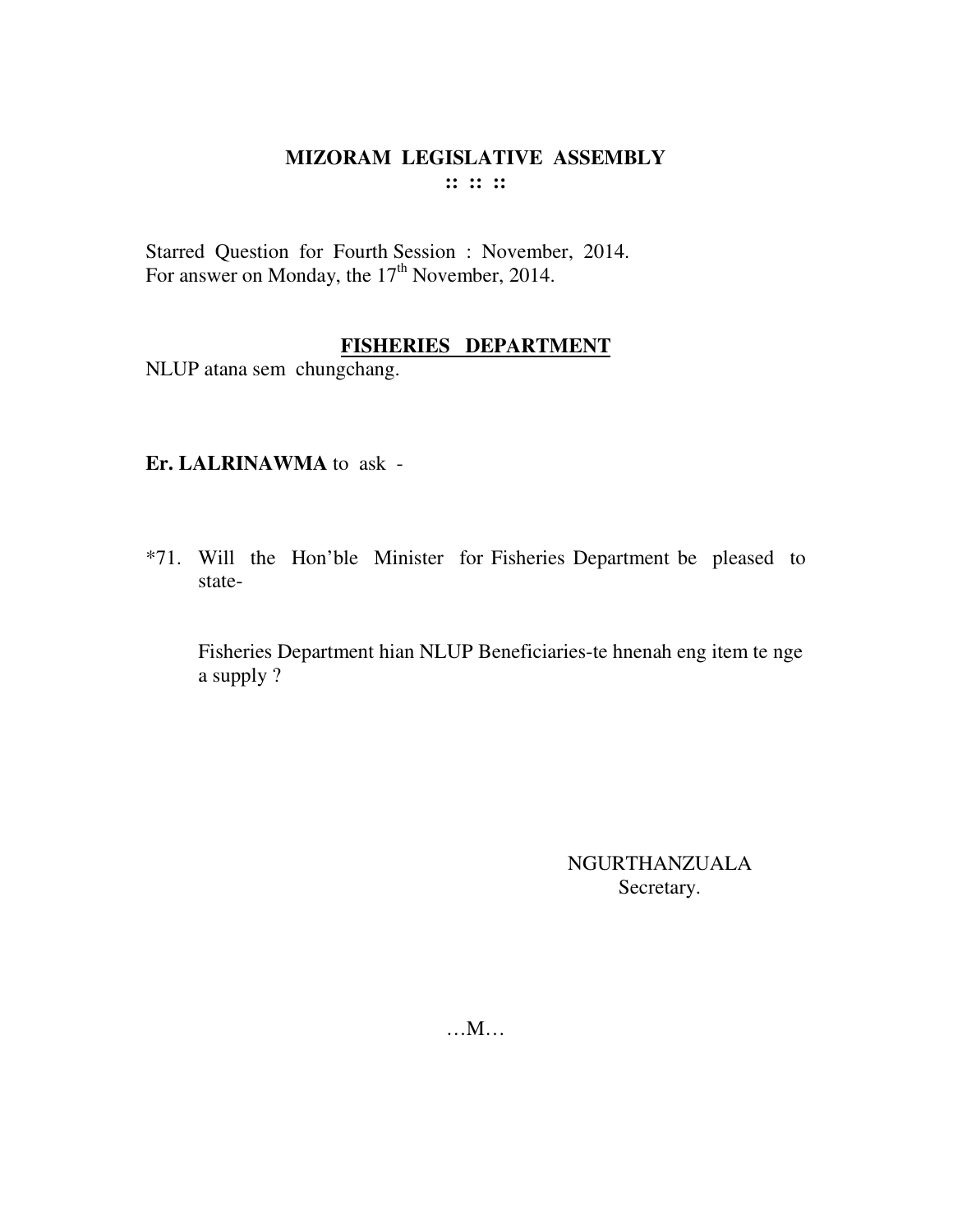**: : :** 

Starred Question for Fourth Session : November, 2014 For answer on Monday, the  $17<sup>th</sup>$  November, 2014.

# **HOME DEPARTMENT**

Sorkar dodal zawnga khawsa chungchang.

# **Pu LALRUATKIMA** to ask –

- \*72. Will the Hon'ble Minister for Home Department be pleased to state –
	- a) Mizoram-ah Pawl Sorkar dodal zawnga khawsa leh mahni a thuneihna in pe chawp an awm em ?
	- b) An awm chuan tute nge ? Eng Dan nge an bawhchhiat ? Dan an bawhchhia anih chuan Sorkarin an chungah engtinnge hma lak a tum ?

 NGURTHANZUALA **Secretary** 

\*\*\*v\*\*\*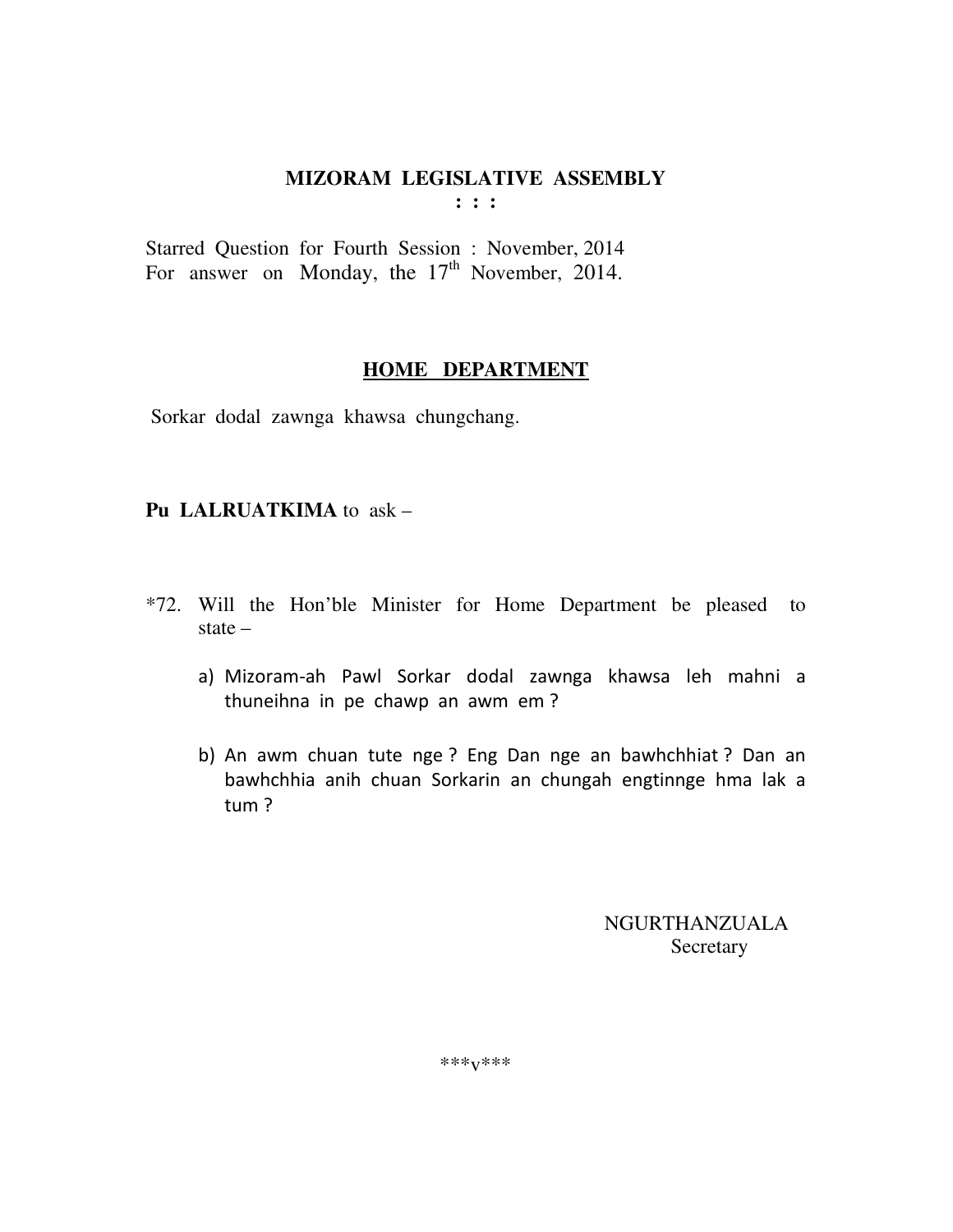Starred Question for Fourth Session : November, 2014. For answer on Monday, the 17<sup>th</sup> November, 2014.

# **HOME DEPARTMENT**

Silai leh silaimu tawlh rute chungchang.

**Dr. K. BEICHHUA** to ask -

- \*73. Will the Hon'ble Minister for Home Department be please to state
	- (a) Tun sorkar tharah hian vawiin ni thlenga Dan lova silai leh a mu tawlhru tute man hi engzatnge an nih ?
	- (b) Heng silai leh a mu te hi engtianga dispose nge an nih ?

NGURTHANZUALA **Secretary** 

…nt..